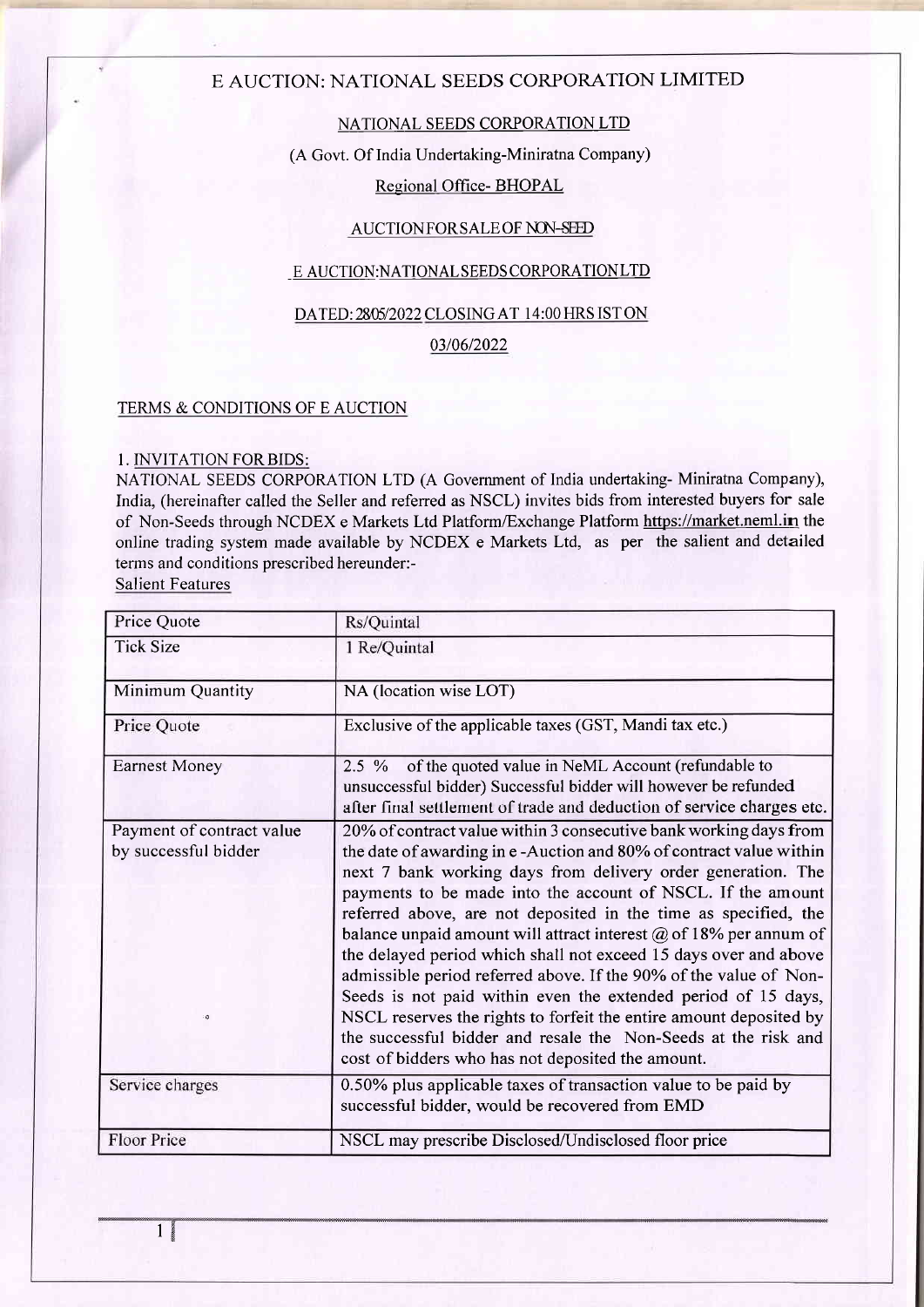| Declarations of Non-Seeds | Successful bidder of treated seeds would be required to subrnit a<br>declaration on Non-Judicial stamp paper of Rs.100 duly notarized<br>within 3 days of award of auction that sold seeds would not be used for<br>fodder, food and any other wrong purpose.(As per Annexure III)                                                                                                                                                                                                                                                                                                                                                                                                                                                                                                                                                                                                                                                                                                                                                                                                       |
|---------------------------|------------------------------------------------------------------------------------------------------------------------------------------------------------------------------------------------------------------------------------------------------------------------------------------------------------------------------------------------------------------------------------------------------------------------------------------------------------------------------------------------------------------------------------------------------------------------------------------------------------------------------------------------------------------------------------------------------------------------------------------------------------------------------------------------------------------------------------------------------------------------------------------------------------------------------------------------------------------------------------------------------------------------------------------------------------------------------------------|
|                           | E AUCTION: NATIONAL SEEDS CORPORATION LIMITED                                                                                                                                                                                                                                                                                                                                                                                                                                                                                                                                                                                                                                                                                                                                                                                                                                                                                                                                                                                                                                            |
| <b>Stock lifting</b>      | Staggered lifting permitted, however no delivery will be made<br>before receiving full payment (excluding EMD) of allotted quaritity.<br>The lifting of the Non-Seeds must be completed within 15 working<br>days from the award of e-auction, if due to certain unavoidable<br>circumstances it is not possible for NSCL to deliver the Non-S eeds<br>with in stipulated period, NSCL can enhance the delivery period as<br>may be necessary. The Non-Seeds sold can be kept in the godown at<br>the risk of the purchaser for a period of 15 days from the stipulated<br>lifting period (15days from the award of e auction) on payment of<br>godown rent @ of Rs.0.50 per qtl., per day which will be charged<br>extra. If the Non-Seeds is not lifted within the said period, the<br>NSCL reserve the right to forfeit the whole deposit amount along<br>with EMD without prior intimation and resell the Non-Seeds at the<br>buyers risk and cost and entire loss due to variation in selling price<br>will be recovered from the purchaser along with other incidental<br>charges. |
| System of auction         | If the offered quantity is less than 1000qtls. English auction will be<br>followed whereas for more than 1000qtls, Yankee auction will be<br>followed. In case of English auction, the bidders should quote for<br>entire quantity where as in case of Yankee, the bidders are allowed<br>to quote for part of auctioned quantity. However all the bidders are<br>allowed to lift the stock at H1 rate only.                                                                                                                                                                                                                                                                                                                                                                                                                                                                                                                                                                                                                                                                             |

## 2. ITEMS. OUALITY AND QUANTITY:

The Non-Seeds are offered by NSCL on "as is where is basis" at the locations as per Annexure-L

- $\mathbb{I}$ Bids received for less than the specified quantity for a particular location and item shall not be considered.
- The representative samples can be inspected between 10.00 A.M to 5.30 P.M on all working  $\Box$ days at the place where the stocks proposed for sale are available.
- $\Box$ The bidder must check thoroughly the quality of the stocks before participating in e auction.
- $\Box$ Bid quantity mentioned above is only approximate and may vary.

### 3. PRICE:

NSCL may declare the disclosed/undisclosed floor price of commodities in consultation with NCDEX e Markets Ltd. Price to be quoted in delivered weight and quality basis on 'as is where is' basis. The evaluation and finalization of bids received shall be made on the basis of the highest price quoted by the bidders. Prices are excluding APMC Cess and all expenses, GST (if any).

## 4. VALIDITY:

The Bids of all Bidders as at the final close of the E-Auction Session must remain valid up to 5 Days. Bid would remain valid in the system unless the bid is knocked off by better bid or filled at the end of the auction schedule time as agreed between NCDEX e Markets Ltd & NSCL. NSCL will provide its consent on the e-auction results within 5 working days from the next day of auction. Subsequent to consent from NSCL, the prices will remain valid till lifting of the stock from winner.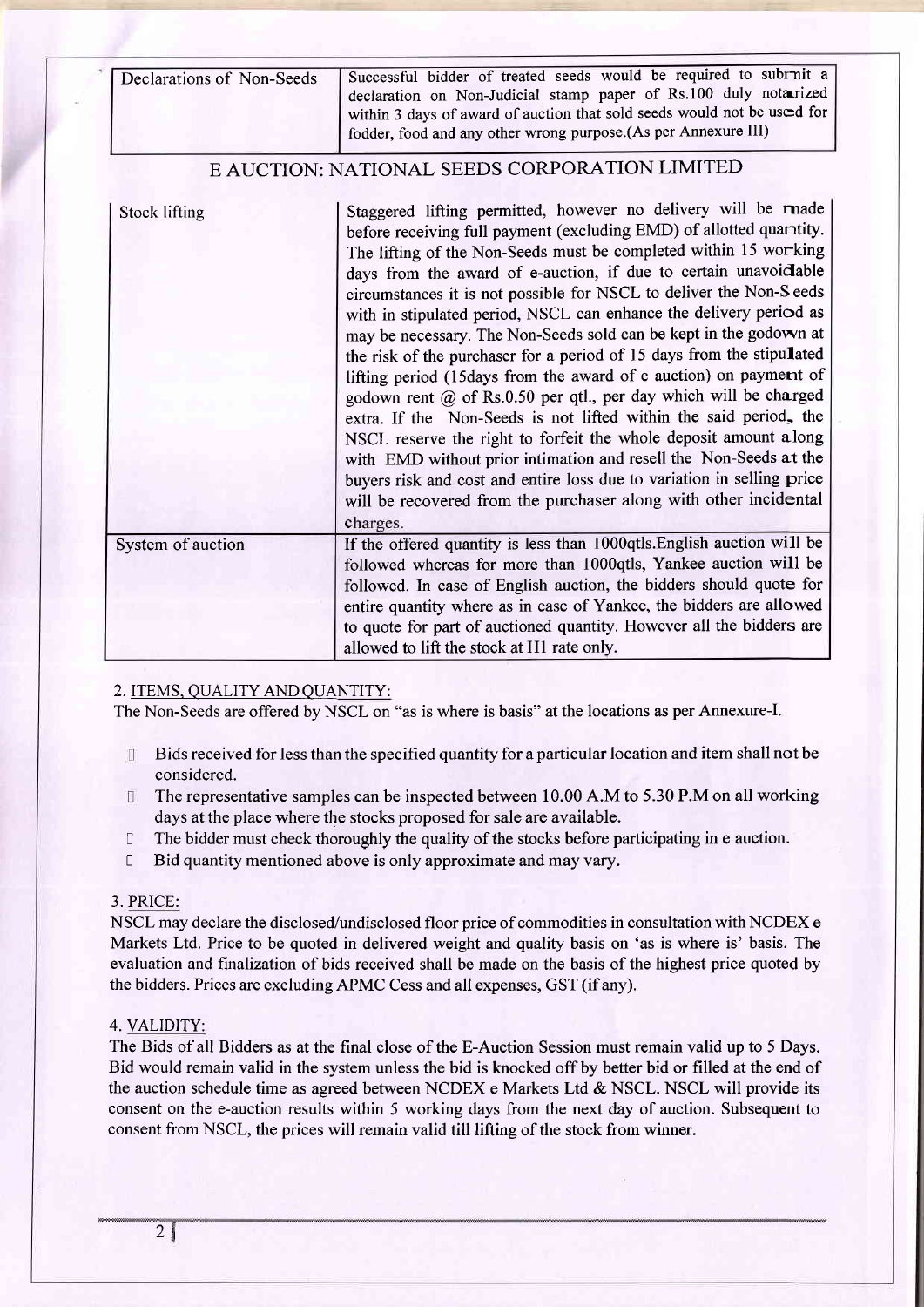## 5. PRE-REOUISITES FOR BIDDING THROUGH NCDEX E MARKETS LTD PLATFORM

Bidder referred to in this E-auction notice is any real individual or legal entity who wishes to buy their requirement of Seed as Non-Seeds, through the online auctions on NCDEX e MarketsLtd. Only the registered members of the NCDEX e Markets Limited can become bidders after fulfilling all the terms & conditions put in place for the e-Auctions.

## E AUCTION: NATIONAL SEEDS CORPORATION LIMITED

Bidders may contact Customer Service Group of NCDEX e Markets Limited on 9960446662/9556994441/+91 022-66473154/66473153 or alternatively email askus@neml.in for any clarifications regarding membership & terms and condition of e-Auction.

#### 6. EMD & Deposit:

.

a. An amount equivalent to 2.5Yo of the bid amount shall be deposited by the bidder with NCDEX e Markets Ltd, before placing any bid, in the Common Exchange EMD account having following details

| NCDEX e Markets Ltd., Bank Account Number |                       |                        |                    |
|-------------------------------------------|-----------------------|------------------------|--------------------|
| <b>Bank Name</b>                          | <b>Account Number</b> | <b>Branch Name</b>     | <b>IFSC Code</b>   |
| <b>HDFC</b> Bank                          | 00990690013043        | Fort Branch,<br>Mumbai | HDFC0000060        |
| Axis Bank                                 | 004010202176811       | Fort Branch,<br>Mumbai | <b>UTIB0000004</b> |

### For the E- Auction by way of:

D Demand Draft/Pay Order in the name of NCDEX e Markets Ltd, payable at

#### Mumbai

- I RTGS/NEFT Transfer
- I Direct DeposiVTransfer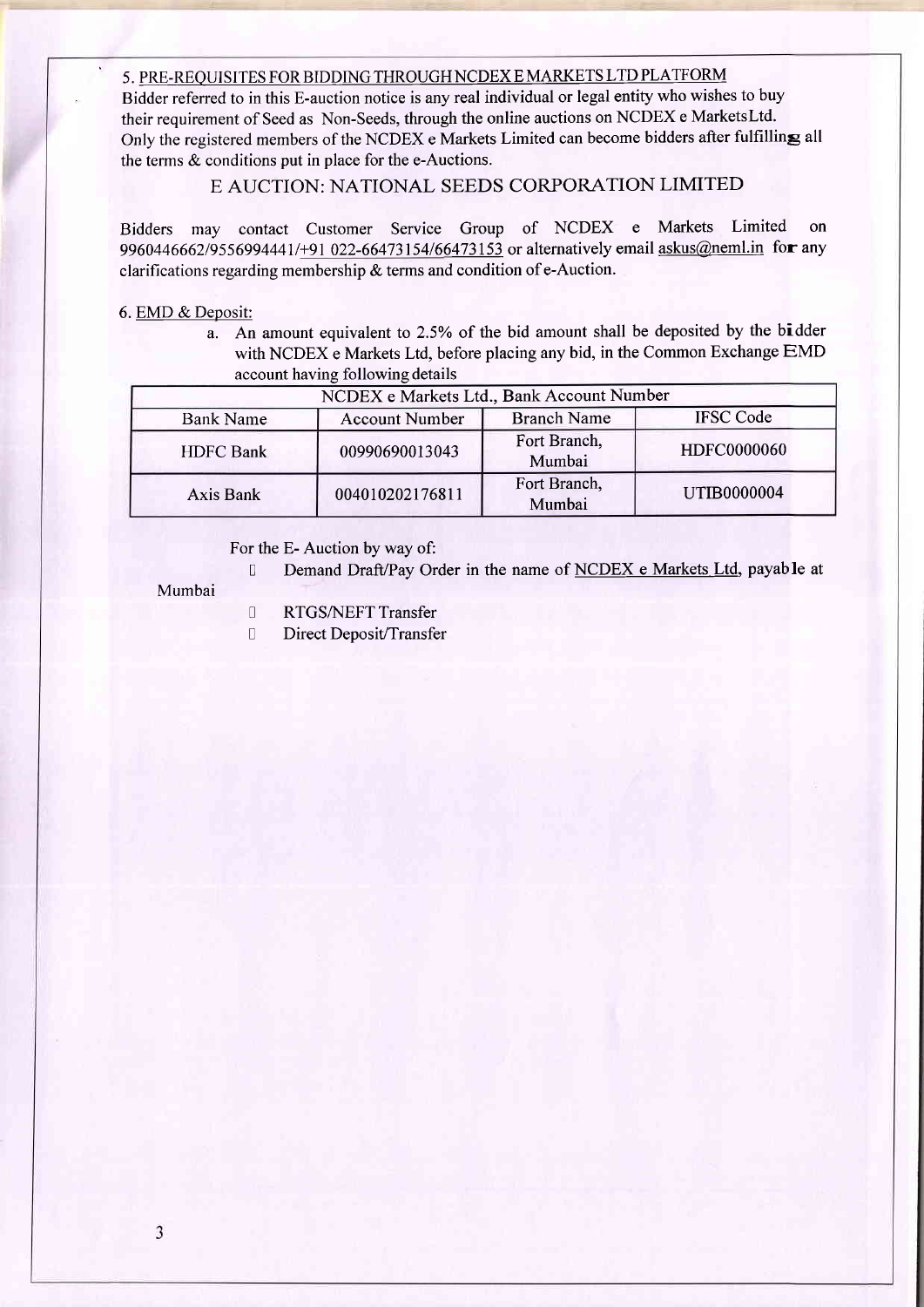- b. The bidder/member should intimate NCDEX e Markets Limited for the transfer of funds through CS Tracker Module- https://cst.neml.in in the prescribed manner (Contact Customer Service Group on \*91022-66473153154)
- c. The bidders shall be allowed by NCDEX e Markets Ltd to bid only if the requisite  $EMD$ amount is available in the Common Exchange EMD Account of NCDEX e Markets Ltd. The amount deposited as EMD would determine the bidding capacity of the bidder.

d. Only the EMD of the highest bidder would be blocked by NCDEX e Markets Ltd. EMD of the unsuccessful bidder(s), including those whose bid(s) are not accepted due to non-fulfillment/not meeting the conditions attached to the bid(s), will be retumed by NCDEX e Markets Ltd on the withdrawal request made by the bidder through CS Tracker module latest by seven (7) days from the date of close of the E Auction.

## 7. ONLINE BIDDING/E-AUCTION SESSION DETAILS:

- a. The Auction Session will open on one particular dayldate as decided between NCDEX <sup>e</sup> Markets Ltd & NSCL.
- b. If any bid is received 3 minutes prior to the schedule auction closing time, then the auction schedule shall be extended for 5 minutes over and above the schedule auction end time. There shall be maximum 3 such extensions.
- c. The bidders shall place their bids online on NCDEX e Markets Ltd Platform https://market.neml.in, the online trading system made available by NCDEX e Markets Ltd as per the terms and conditions of the E Auction such as the minimum quantity for putting the bids, required EMD deposit etc.
- d. The Bidders to quote in Indian Rupees/Qtl for each item on offer.
- e. NSCL may specify a floor price below which no bids shall be accepted by NCDEX e Markets Ltd Platform.
- f. The incremental tick size shall be Rs. 1 (One Rupee)/qtl.
- g. During an auction session, a bidder may modify their bid upwards to an incremental value more than the highest bid.
- h. No cancellation of bids shall be allowed during an auction session.
- i. The final results of the Auction as declared by NCDEX e Markets Ltd in consultation with NSCL are binding on all bidders and any requests for cancellation received after the conclusion of an auction session shall result in the forfeiture of the Bid Bond.

## E AUCTION: NATIONAL SEEDS CORPORATION LIMITED

j. Any bid placed using the bidder's username and the password shall be deemed to be an unconditional binding of the bidder to whom such username and the password has been allotted by NCDEX e Markets Ltd, inter-alia, for the purpose of the E-Auction and the bidder shall be solely and fully responsible for all the activities that occur under such username and password. The user is therefore advised to check the username and the password before the E-Auction and is advised not to reveal it to anyone else so as to prevent misuse of thesame.

### 8. INTERNET CONNECTIVITY

The Seller shall not be responsible for any failure of power, Network, Server, Bandwidth problems, Hosting Server, Intemet Connectivity, ISP or otherwise or the slowness to access NCDEX e Markets Ltd Platform/Exchange Platform https://market.neml.in. For any reason whatsoever, in case the scheduled e-auction does not get complete as intended, NeML in consultation with NSCL may reschedule the e-auction on a different date andtime.

9. DOCUMENTS CONSTITUTING CONTRACT:

The Invitation of Bids, the terms and conditions of the E Auction, bid of the successful bidder on NCDEX e Markets Ltd Platform, Letter of Acceptance issued by the Seller to the successful bidder (hereinafter called the Buyer) along with any amendment issued prior to signing of contract shall constitute avalid and bindine Contract between the Seller and Buver.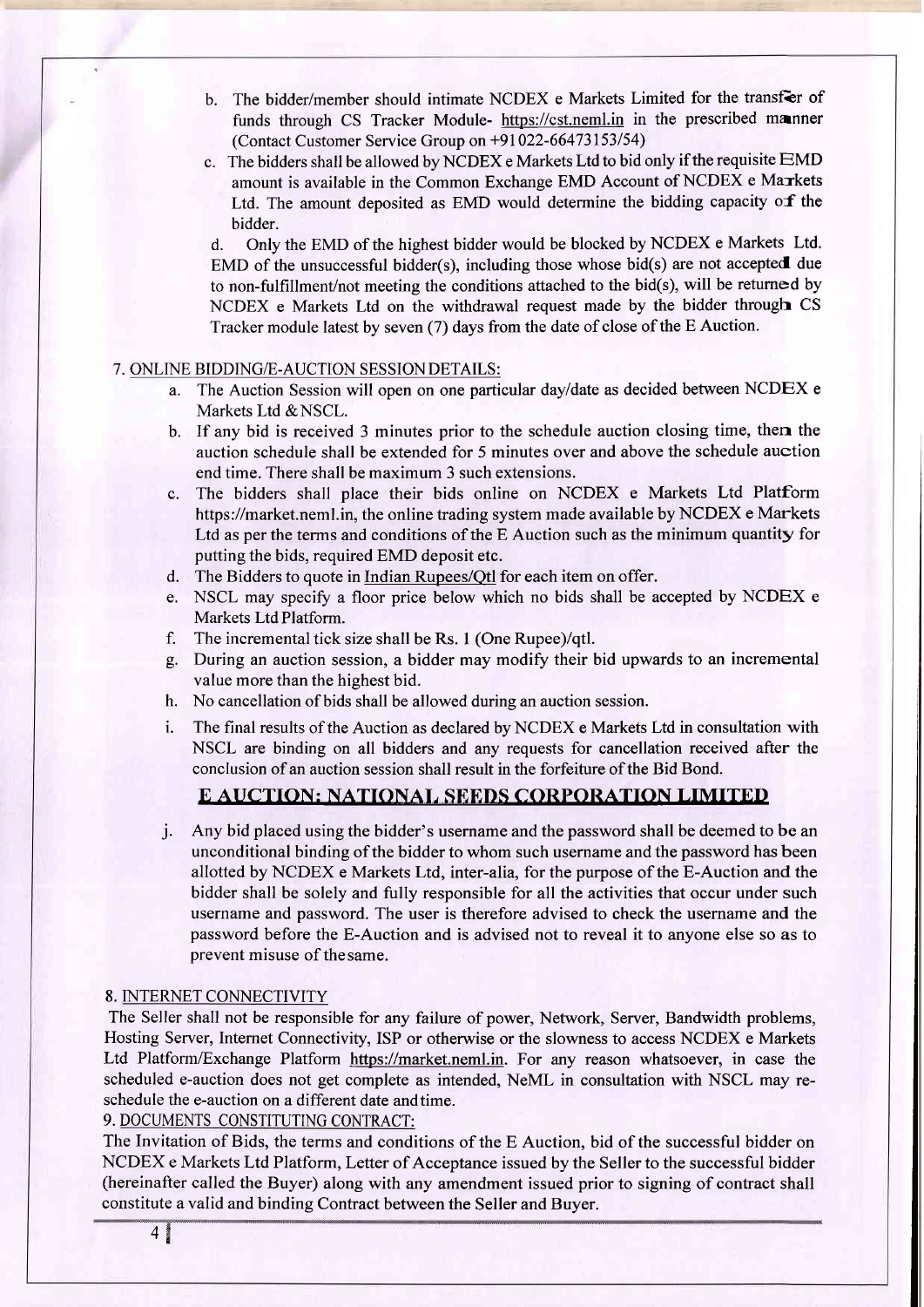#### 10. TRANSACTION CHARGES:

NCDEX e Market Ltd will charge transaction charge of 0.50% (Plus GST Extra) of the actual sale value, which NeML will deduct from the EMD deposited by the buyer after the settlement of goods.

## 1I. PAYMENT AND LIFTING OF THESTOCKS:

a. The Buyer will be required to pay 20% of contract value within 3 consecutive bank working days from the date of awarding e Auction, remaining 80% within next 7 bank working days from delivery order generation. The payments need to be made into the bank account of NSCL by way of Direct Transfer/RTGS in the bank account having details in Annexure II. No delivery will be made before receiving full payment of auctioned quantity.

b. The seller shall issue delivery order and arrange for counting of Non-Seeds equal to the auctioned quantity. The Seller's responsibility shall cease once the goods leave the warehouse premises and no claim from the Buyer will be entertained thereafter.

c. The Non-Seeds stock will be released to the successful bidder on "as is where is basis" by removing tags, labels and defacing the container/Non-Seeds, in case of with Non-Seed auction/tender, otherwise the arrangement for gunny Non-Seed/packing materials will also have to be made by buyers/party.

d. Staggered lifting permiffed, however no delivery will be made before receiving full payrnent (excluding EMD) of allotted quantity. The lifting of the Non-Seeds must be completed within 15 days from the award of e auction, if due to certain unavoidable circumstances it is not possible for NSCL to deliver the Non-Seeds with in stipulated period, NSCL can enhance the delivery period as may be necessary. The Non-Seeds sold can be kept in the godown at the risk of the purchaser for a period of l5days from the stipulated lifting period (15 days from the award of e auction) on payment of godown rent  $\hat{\omega}$  of Rs.0.50 per qtls, per day which will be charged extra. If the Non-Seeds is not lifted within the said period, the NSCL reserye the right to forfeit the whole deposit amount along with EMD without prior intimation and resell the Non-Seeds at the buyer's risk and cost and entire loss due to variation in selling price will be recovered from the purchaser along with other incidental charges.

e. The loading and Weighment charges are to be borne by the Buyer.

f. In the event of the failure by the Seller to deliver the auctioned Non-Seeds within the stipulated time including the enhanced period for the Buyer to take the physical delivery of the same despite the Buyer approaching for lifting, NCDEX e Markets Ltd shall refund the EMD amount to the Buyer and the transaction shall stand cancelled.

### 12. FORCE MAJEURE:

Should any of the force majeure circumstances, namely act of God, natural calamity, fire, GovernmentoflndiaPolicy, restrictions (excludinganystocklimits), strikesorlock-outsbyworkrnen, war, military operations of any nature and blockades preventing the Seller/Buyer from wholly or partially carrying out their contractual obligations, the period stipulated for the performance of the Contract shall be extended for as long as these circumstances prevail, provided that, in the event of these circumstances continuing for more than two months, either party shall have the right to refuse to fulfill its contractual obligations without title to indemnification of any losses it may thereby sustain. The party unable to carry out its contractual obligations shall immediately advise the other party of the commencement and the termination of the circumstances preventing the performance ofthe contract. A certificate issued by the respective Chamber of Commerce shall be sufficient proof of the existence and duration of such circumstances.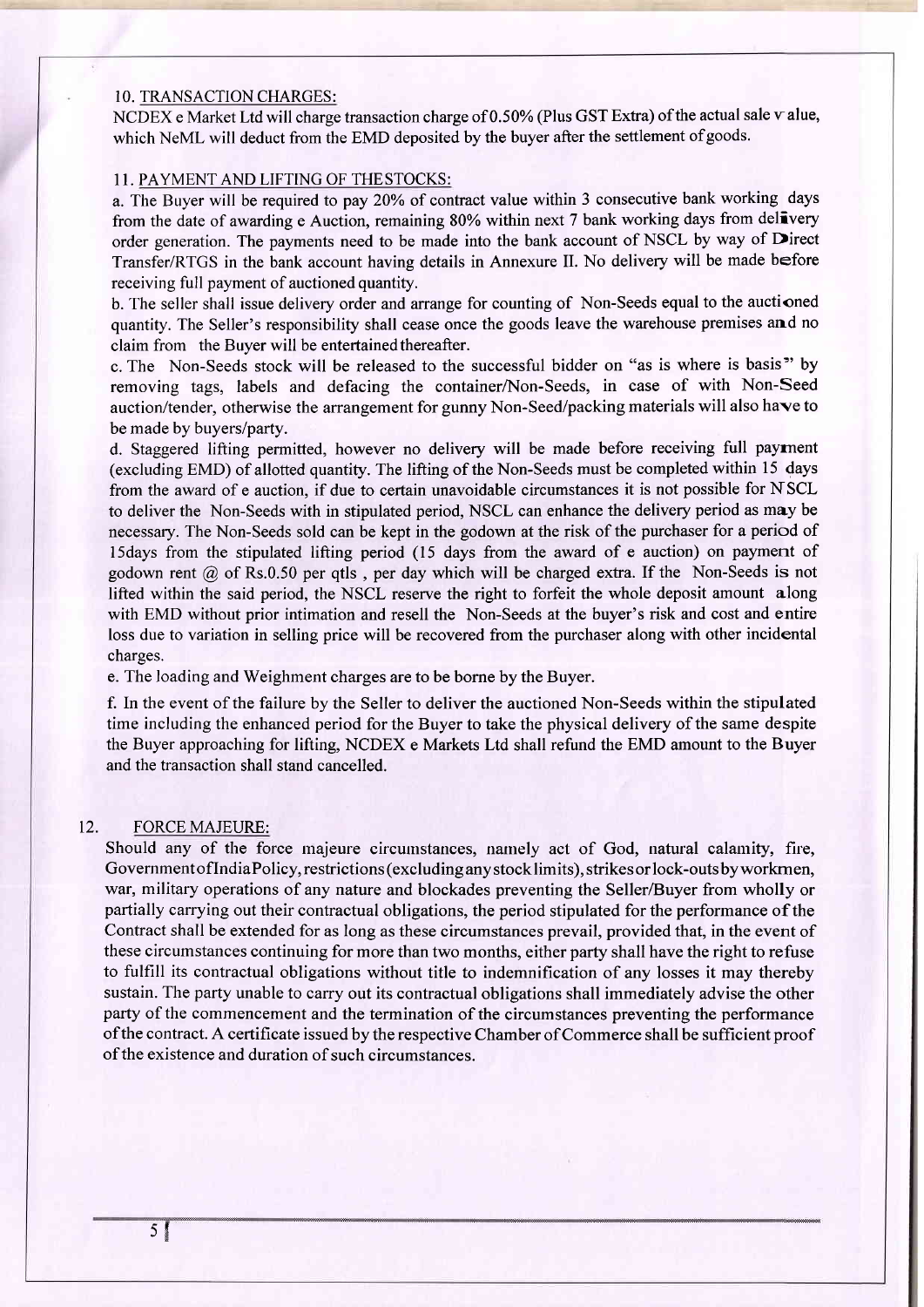#### i3. Resolution ofDisputes:

13.1 In case of any disputes relating to sale including the interpretation of any of the Clause/Clauses of the tender. the matter shall be referred to Chairman NSCL for resolution of dispute.

13.2 In case of any disputes remain unresolved or any party is dissatisfied with the decision taken by the Chairman, the matter shall be referred to a sole Arbitrator to be appointed by the CMD of NSCL at its sole and absolute discretion. The arbitration shall be held in New Delhi and the decision o f the arbitrator shall be final and binding on both parties to the arbitration. The arbitration will be conducted in accordance with Arbitration and Conciliation Act, 1996 along with its amendments from to time.

13.3 Court situated New Delhi to the exclusion of all other courts in India, only shall have the jurisdiction in the matter.

13.4 NeML shall not be responsible for any dispute arising between the buyer and seller relating contract note herein mentioned above or anything related thereto. Both Buyer and Seller agree and acknowledge that NeML shall not be made party to any litigation, suit, petition, application, arbitration or appeal arising from the dispute between buyer and seller except NeML gross negligence or willful misconduct. NeML is merely providing electronic trading platform for the purpose of facilitation of trade and both the buyer and the seller agree and accept to indemnify and keep NeML indemnified from all the claims, losses or expenses that NeML may incur/suffer as a result of NeML being a party to any dispute between buyer and seller.

#### 14. CORRUPT PRACTICES:

In case of any bribe, commission, advantages offered or promised by or on behalf of the Buyers to any officer/ employee/ seryant of the NSCL then such Buyers shall be debaned from the tender enquiry in addition to initiating criminal action and blacklisting. Canvassing in any form on the part of the Buyer or on his behalf at any stage of tender process or while taking delivery will be treated as violation of terms and conditions of tender. If such instances are noticed the Buyer will be blacklisted for a minimum period of 3 years.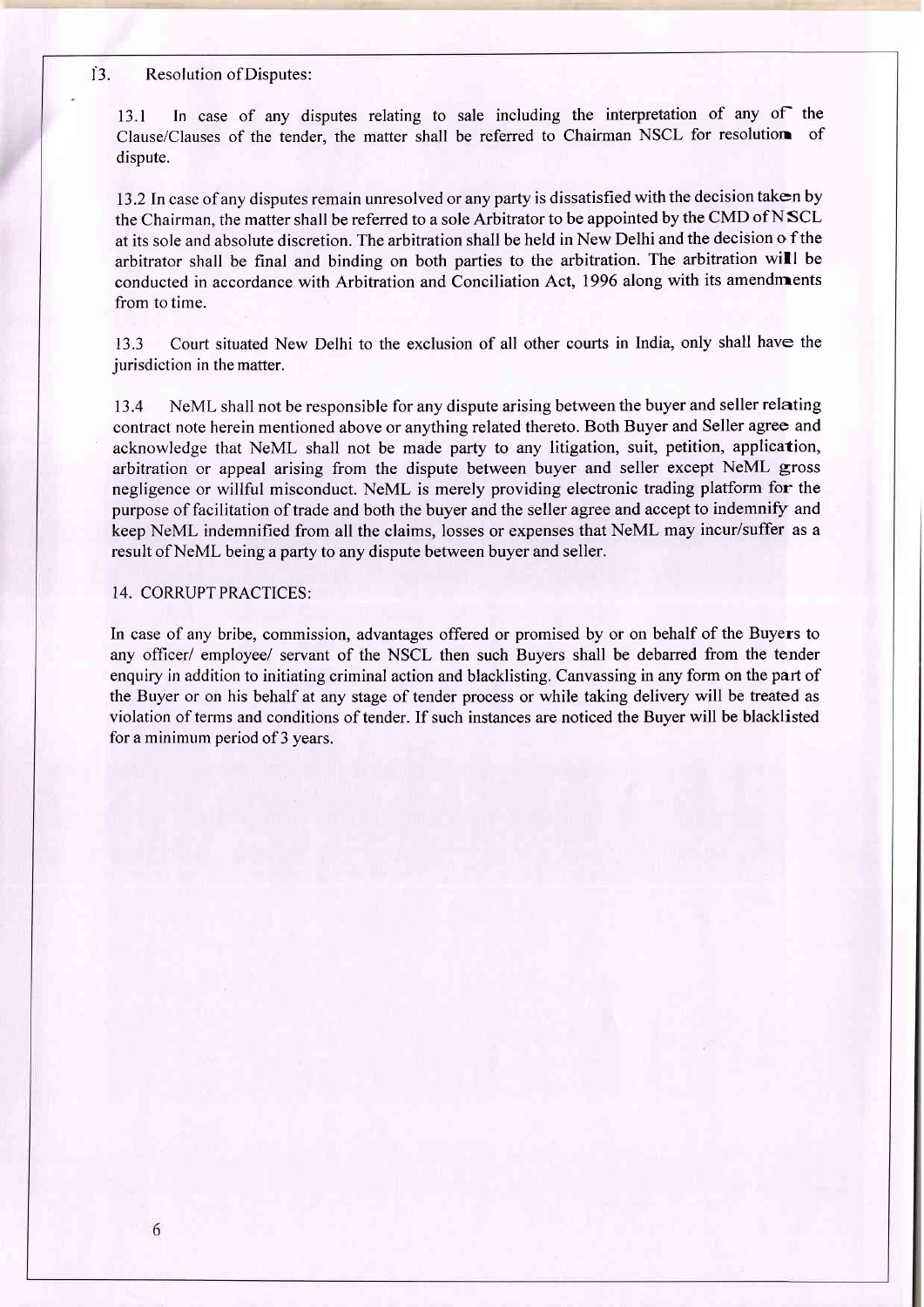# E AUCTION: NATIONAL SEEDS CORPORATION LIMITED

Annexure-I

| Detaile Of Tractionable From Decas |       |                              |              |                    |                                                                                  |
|------------------------------------|-------|------------------------------|--------------|--------------------|----------------------------------------------------------------------------------|
| Sr.<br><b>No</b>                   | Crop  | Variety                      | <b>Class</b> | Quantity<br>(qtls) | <b>Destination</b>                                                               |
| 1                                  | Wheat | <b>Bread</b><br><b>Wheat</b> | <b>CS</b>    | 266                | seeds<br>National<br>Manager,<br>Area<br>Corporation Ltd, E-112/113, Industria l |
| $\overline{2}$                     | Wheat | Durum<br><b>Wheat</b>        | <b>CS</b>    | 25.2               | Area, Sanwar Road, Indore (MP)<br>M-9993003714,0731-2720211                      |
|                                    |       |                              |              | 291.2              |                                                                                  |

# Details of Auctionable Non-Seeds

\*Note: Bidders are advised to see the stock before quoting the auction rates.

## Annexure-II

| <b>OFFICE NAME</b>                           | <b>Bank Name</b>    | Account<br>Number | <b>Branch Name</b> | <b>IFSC</b> Code   |
|----------------------------------------------|---------------------|-------------------|--------------------|--------------------|
| National Seeds<br><b>Corporation Limited</b> | State Bank of India | 32933247215       | SME, Govindpura    | <b>SBIN0001253</b> |

1/27.05.2022

 $\frac{D}{1275m}$